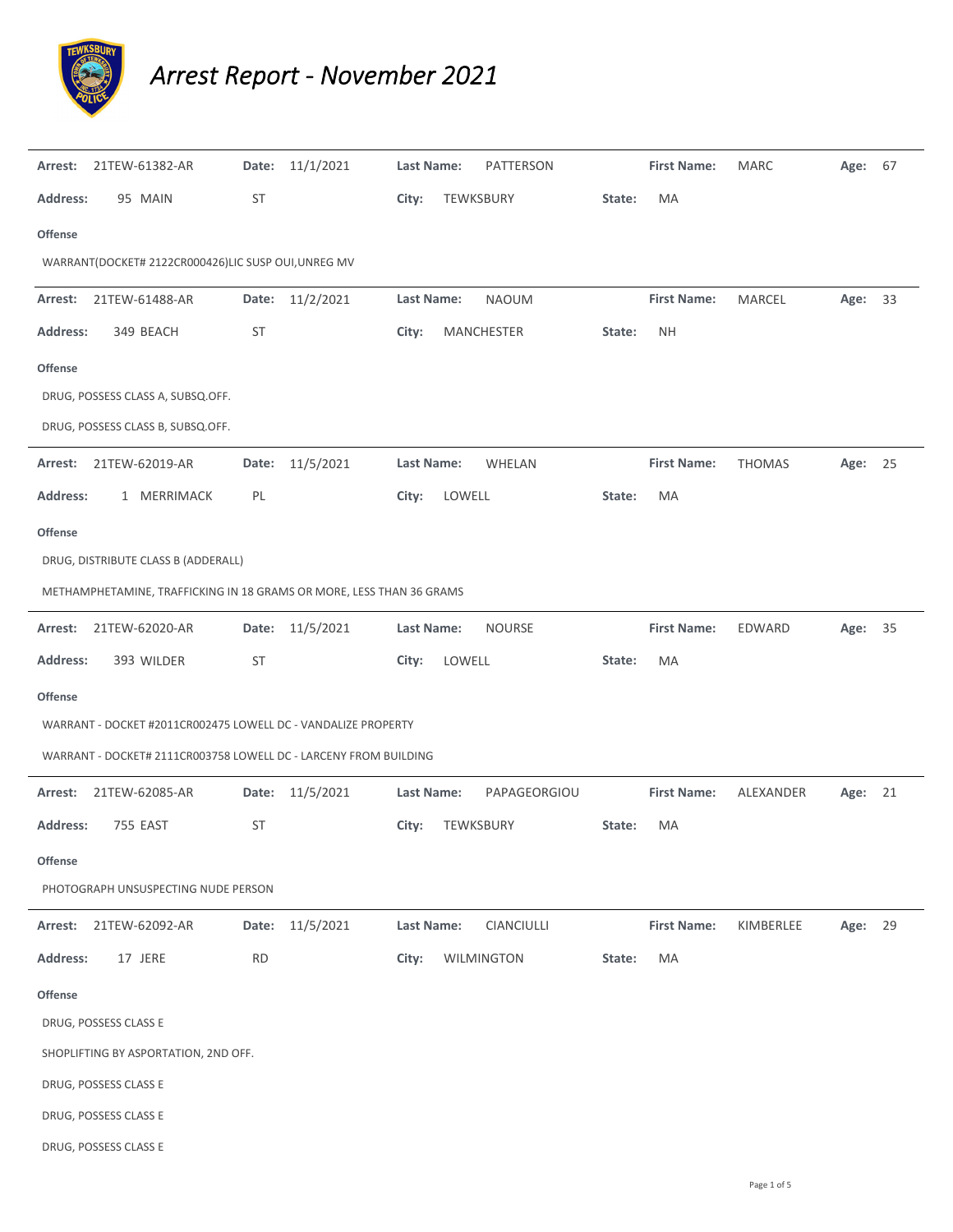| DRUG, POSSESS CLASS C, SUBSQ.OFF.                              |                     |                                |                                                   |
|----------------------------------------------------------------|---------------------|--------------------------------|---------------------------------------------------|
| DRUG, POSSESS CLASS C, SUBSQ.OFF.                              |                     |                                |                                                   |
| DRUG, POSSESS CLASS B, SUBSQ.OFF.                              |                     |                                |                                                   |
| DRUG, POSSESS CLASS E                                          |                     |                                |                                                   |
| 21TEW-62118-AR<br>Arrest:                                      | Date: 11/6/2021     | Last Name:<br><b>MCLEAN</b>    | <b>First Name:</b><br><b>MARC</b><br>Age: 40      |
| 63 PUPKIS<br><b>Address:</b>                                   | <b>RD</b>           | City:<br>TEWKSBURY             | MA<br>State:                                      |
| <b>Offense</b>                                                 |                     |                                |                                                   |
| NEGLIGENT OPERATION OF MOTOR VEHICLE                           |                     |                                |                                                   |
| MARKED LANES VIOLATION                                         |                     |                                |                                                   |
| <b>OUI-LIQUOR OR .08%</b>                                      |                     |                                |                                                   |
| 21TEW-62605-AR<br>Arrest:                                      | Date: 11/8/2021     | <b>FONSECA</b><br>Last Name:   | <b>First Name:</b><br><b>JORDAN</b><br>Age: 31    |
| <b>Address:</b><br>1247 LAKEVIEW                               | AVE                 | <b>DRACUT</b><br>City:         | MA<br>State:                                      |
| <b>Offense</b>                                                 |                     |                                |                                                   |
| WARRANT DKT 2011CR003155 LIC SUSPENDED                         |                     |                                |                                                   |
| Arrest:<br>21TEW-62638-AR                                      | Date: 11/9/2021     | ORTIZ<br>Last Name:            | <b>First Name:</b><br>RAFAEL<br>Age: 31           |
| <b>Address:</b><br>375 PAWTUCKET                               | ST                  | City:<br>LOWELL                | MA<br>State:                                      |
| <b>Offense</b>                                                 |                     |                                |                                                   |
| LICENSE SUSPENDED, OP MV WITH, SUBSQ.OFF                       |                     |                                |                                                   |
| UNREGISTERED MOTOR VEHICLE                                     |                     |                                |                                                   |
| SPEEDING IN VIOL SPECIAL REGULATION                            |                     |                                |                                                   |
| 21TEW-62703-AR<br>Arrest:                                      | Date: 11/9/2021     | Last Name:<br><b>RUIZ</b>      | <b>First Name:</b><br><b>WORFAN</b><br>Age:<br>26 |
| Address:<br>37 ALPHA                                           | ST                  | City:<br><b>BOSTON</b>         | State:<br>MA                                      |
| Offense                                                        |                     |                                |                                                   |
| WARRANT DOCKET #2111CR004056, UNLICENSED OPERATION LOWELL DIST |                     |                                |                                                   |
| Arrest: 21TEW-62815-AR                                         | Date: 11/9/2021     | Last Name:<br><b>GORMLEY</b>   | <b>First Name:</b><br><b>PATRICK</b><br>Age: 40   |
| 265 ELM<br><b>Address:</b>                                     | ST                  | City:<br>BRAINTREE             | MA<br>State:                                      |
| <b>Offense</b>                                                 |                     |                                |                                                   |
| UNREGISTERED MOTOR VEHICLE                                     |                     |                                |                                                   |
| ATTACHING/CONCEALING PLATES                                    |                     |                                |                                                   |
| FUGITIVE FROM JUSTICE ON COURT WARRANT FLORIDA SALE OF DRUG    |                     |                                |                                                   |
| UNINSURED MOTOR VEHICLE                                        |                     |                                |                                                   |
| 21TEW-62999-AR<br>Arrest:                                      | 11/10/2021<br>Date: | Last Name:<br><b>DICKERSON</b> | <b>First Name:</b><br><b>AARON</b><br>Age: 33     |
| <b>Address:</b><br>HOMELESS                                    |                     | City:<br><b>BOSTON</b>         | MA<br>State:                                      |
|                                                                |                     |                                |                                                   |

## **Offense**

GLOUCESTER DC STRAIGHT #1939CR000387 ‐ 275/2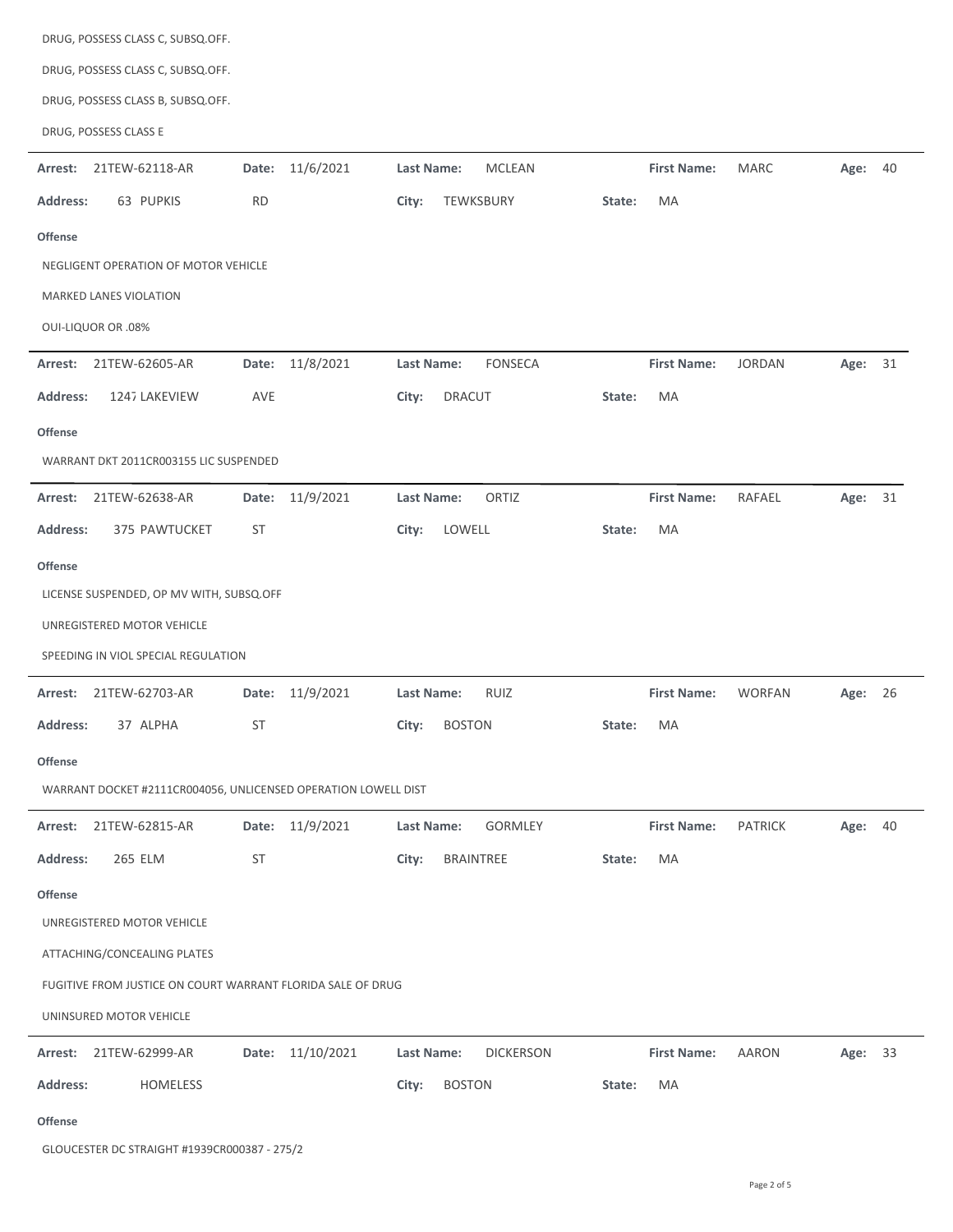| Arrest:                                                    | 21TEW-63151-AR                                                      | Date:      | 11/11/2021       | Last Name: |                  | SYLVESTER       |        | <b>First Name:</b> | <b>MELISSA</b> | Age:    | 42 |  |  |  |
|------------------------------------------------------------|---------------------------------------------------------------------|------------|------------------|------------|------------------|-----------------|--------|--------------------|----------------|---------|----|--|--|--|
| Address:                                                   | 80 LOWELL                                                           | <b>ST</b>  |                  | City:      | <b>WOBURN</b>    |                 | State: | MA                 |                |         |    |  |  |  |
| Offense                                                    |                                                                     |            |                  |            |                  |                 |        |                    |                |         |    |  |  |  |
|                                                            | WARRANT, DOCKET #2111CR003629 LOWELL DIST COURT, DRUG, POSS CLASS A |            |                  |            |                  |                 |        |                    |                |         |    |  |  |  |
| Arrest:                                                    | 21TEW-63227-AR                                                      | Date:      | 11/11/2021       | Last Name: |                  | MERCED          |        | <b>First Name:</b> | SAMUEL         | Age:    | 31 |  |  |  |
| <b>Address:</b>                                            | 657 MERRIMACK                                                       | <b>ST</b>  |                  | City:      | LOWELL           |                 | State: | MA                 |                |         |    |  |  |  |
| <b>Offense</b>                                             |                                                                     |            |                  |            |                  |                 |        |                    |                |         |    |  |  |  |
|                                                            | SHOPLIFTING BY CONCEALING MDSE                                      |            |                  |            |                  |                 |        |                    |                |         |    |  |  |  |
| UNLAWFUL DEACTIVATION OR REMOVAL OF THEFT DETECTION DEVICE |                                                                     |            |                  |            |                  |                 |        |                    |                |         |    |  |  |  |
| Arrest:                                                    | 21TEW-63320-AR                                                      | Date:      | 11/12/2021       | Last Name: |                  | <b>DRISCOLL</b> |        | <b>First Name:</b> | <b>DENISE</b>  | Age:    | 50 |  |  |  |
| <b>Address:</b>                                            | 1900 ANDOVER                                                        | <b>ST</b>  |                  | City:      | TEWKSBURY        |                 | State: | MA                 |                |         |    |  |  |  |
| <b>Offense</b>                                             |                                                                     |            |                  |            |                  |                 |        |                    |                |         |    |  |  |  |
|                                                            | LOWELL DC STRAIGHT #2111CR003777 - 268/13B                          |            |                  |            |                  |                 |        |                    |                |         |    |  |  |  |
| Arrest:                                                    | 21TEW-63399-AR                                                      |            | Date: 11/12/2021 | Last Name: |                  | CONNORS         |        | <b>First Name:</b> | <b>JOSEPH</b>  | Age: 67 |    |  |  |  |
| <b>Address:</b>                                            | 8 HIGHLAND                                                          | AVE        |                  | City:      | NEWBURY          |                 | State: | <b>NH</b>          |                |         |    |  |  |  |
| <b>Offense</b>                                             |                                                                     |            |                  |            |                  |                 |        |                    |                |         |    |  |  |  |
|                                                            | <b>OUI-LIQUOR OR .08%</b>                                           |            |                  |            |                  |                 |        |                    |                |         |    |  |  |  |
|                                                            | NEGLIGENT OPERATION OF MOTOR VEHICLE                                |            |                  |            |                  |                 |        |                    |                |         |    |  |  |  |
|                                                            | MARKED LANES VIOLATION                                              |            |                  |            |                  |                 |        |                    |                |         |    |  |  |  |
| Arrest:                                                    | 21TEW-63433-AR                                                      |            | Date: 11/13/2021 | Last Name: |                  | WHALEN          |        | <b>First Name:</b> | <b>TYLER</b>   | Age:    | 30 |  |  |  |
| <b>Address:</b>                                            | 18B ST                                                              |            |                  | City:      | <b>BILLERICA</b> |                 | State: | МA                 |                |         |    |  |  |  |
| <b>Offense</b>                                             |                                                                     |            |                  |            |                  |                 |        |                    |                |         |    |  |  |  |
|                                                            | A&B WITH DANGEROUS WEAPON TO WIT GLASS BOTTLE                       |            |                  |            |                  |                 |        |                    |                |         |    |  |  |  |
| Arrest:                                                    | 21TEW-63588-AR                                                      |            | Date: 11/13/2021 | Last Name: |                  | CASIELLO        |        | <b>First Name:</b> | <b>MARIA</b>   | Age:    | 58 |  |  |  |
| Address:                                                   | 249 APACHE                                                          | <b>WAY</b> |                  | City:      | TEWKSBURY        |                 | State: | MA                 |                |         |    |  |  |  |
| <b>Offense</b>                                             |                                                                     |            |                  |            |                  |                 |        |                    |                |         |    |  |  |  |
| WARRANT-LARCENY UNDER DOCKET 2111CR003179                  |                                                                     |            |                  |            |                  |                 |        |                    |                |         |    |  |  |  |
| Arrest:                                                    | 21TEW-64021-AR                                                      |            | Date: 11/16/2021 | Last Name: |                  | <b>MCCARTHY</b> |        | <b>First Name:</b> | SHAWN          | Age: 37 |    |  |  |  |
| <b>Address:</b>                                            | PO BOX 145                                                          |            |                  | City:      | LOWELL           |                 | State: | MA                 |                |         |    |  |  |  |
| <b>Offense</b>                                             |                                                                     |            |                  |            |                  |                 |        |                    |                |         |    |  |  |  |

WARRANT THREAT TO COMMIT CRIME

GLOUCESTER DC STRAIGHT #1939CR000379 ‐ 94C/34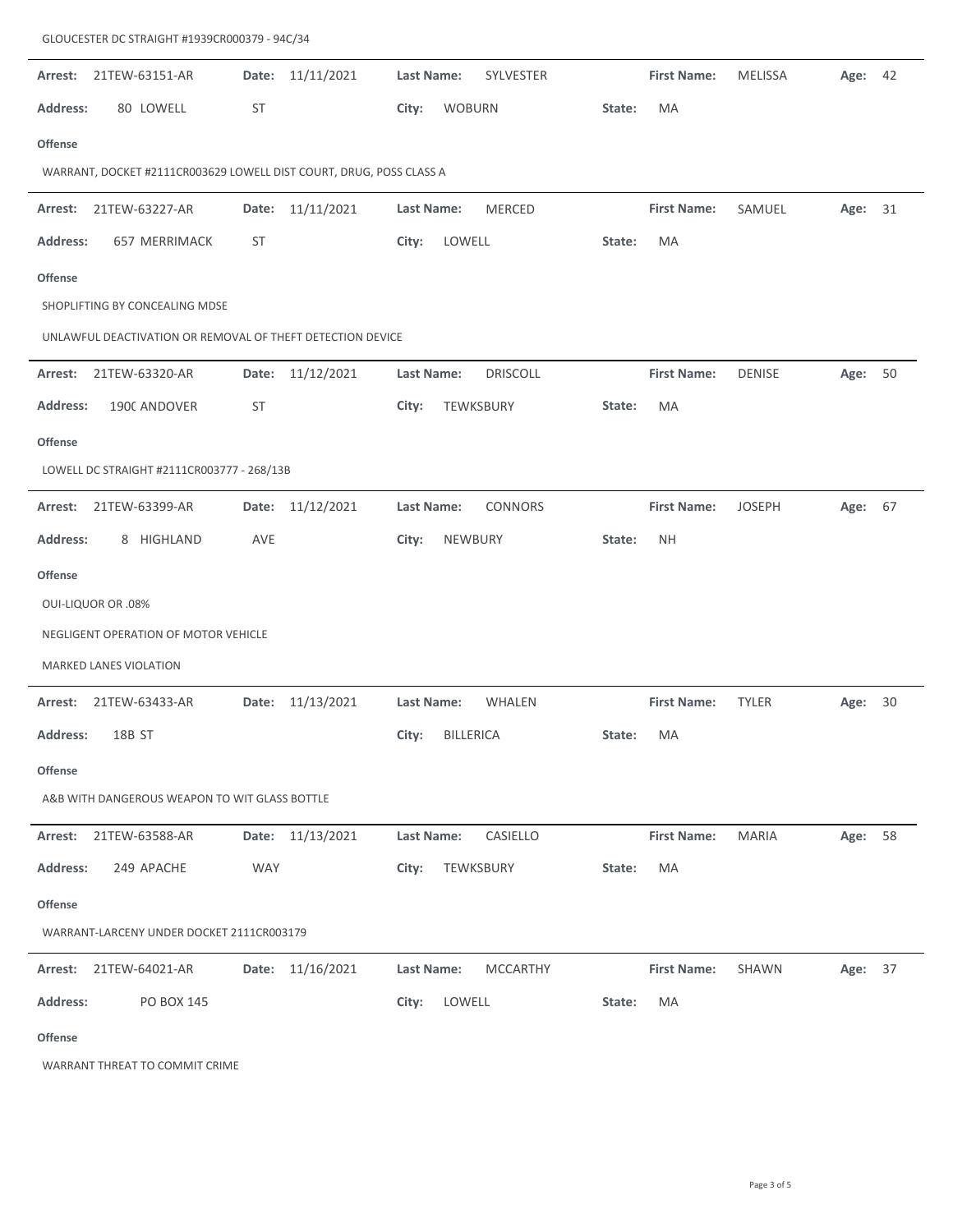| 47 WEST<br>ST<br>City:<br><b>BOSTON</b><br>MA<br><b>Address:</b><br>State:<br>Offense                               | Age:    | 23 |  |  |  |  |  |  |  |  |  |  |  |
|---------------------------------------------------------------------------------------------------------------------|---------|----|--|--|--|--|--|--|--|--|--|--|--|
|                                                                                                                     |         |    |  |  |  |  |  |  |  |  |  |  |  |
|                                                                                                                     |         |    |  |  |  |  |  |  |  |  |  |  |  |
| WARRANT DCKT# 2101CR002344 RECEIVEING STOLEN PROPERTY                                                               |         |    |  |  |  |  |  |  |  |  |  |  |  |
| Date: 11/16/2021<br><b>MADDEN</b><br>Arrest: 21TEW-64110-AR<br>Last Name:<br><b>First Name:</b><br>KERRI            | Age:    | 39 |  |  |  |  |  |  |  |  |  |  |  |
| <b>RD</b><br><b>Address:</b><br>213 CABOT<br>City:<br>TEWKSBURY<br>State:<br>MA                                     |         |    |  |  |  |  |  |  |  |  |  |  |  |
| <b>Offense</b>                                                                                                      |         |    |  |  |  |  |  |  |  |  |  |  |  |
| DEFAULT WARRANT: DOCKET 2111CR000929 LDC- POSSESS CLASS A                                                           |         |    |  |  |  |  |  |  |  |  |  |  |  |
| SHOPLIFTING BY CONCEALING MDSE                                                                                      |         |    |  |  |  |  |  |  |  |  |  |  |  |
| FALSE ID INFORMATION, ARRESTEE FURNISH TO LAW ENFORCEMENT                                                           |         |    |  |  |  |  |  |  |  |  |  |  |  |
| DISORDERLY CONDUCT                                                                                                  |         |    |  |  |  |  |  |  |  |  |  |  |  |
| FUGITIVE FROM JUSTICE ON COURT WARRANT                                                                              |         |    |  |  |  |  |  |  |  |  |  |  |  |
| 21TEW-64271-AR<br>Date: 11/17/2021<br>Last Name:<br>PEREZ ROSARIO<br><b>First Name:</b><br>ANGEL<br>Arrest:         | Age: 33 |    |  |  |  |  |  |  |  |  |  |  |  |
| <b>Address:</b><br>100 WILLIE<br>ST<br>City:<br>LOWELL<br>MA<br>State:                                              |         |    |  |  |  |  |  |  |  |  |  |  |  |
| Offense                                                                                                             |         |    |  |  |  |  |  |  |  |  |  |  |  |
| SHOPLIFTING \$250+ BY CONCEALING MDSE c266 §30A                                                                     |         |    |  |  |  |  |  |  |  |  |  |  |  |
| WARRANT, STRAIGHT WARRANT DOCKET# 2111CR003551, LOWELL DIST COURT, SHOPLIFT                                         |         |    |  |  |  |  |  |  |  |  |  |  |  |
| 21TEW-64339-AR<br>Date: 11/17/2021<br>KIRCH<br><b>First Name:</b><br>ANDREW<br>Last Name:<br>Arrest:                | Age: 42 |    |  |  |  |  |  |  |  |  |  |  |  |
| 99 RESERVATION<br><b>RD</b><br>ANDOVER<br>MA<br><b>Address:</b><br>City:<br>State:                                  |         |    |  |  |  |  |  |  |  |  |  |  |  |
| Offense                                                                                                             |         |    |  |  |  |  |  |  |  |  |  |  |  |
| <b>OUI-LIQUOR OR .08%</b>                                                                                           |         |    |  |  |  |  |  |  |  |  |  |  |  |
| NEGLIGENT OPERATION OF MOTOR VEHICLE                                                                                |         |    |  |  |  |  |  |  |  |  |  |  |  |
| 11/20/2021<br>21TEW-64830-AR<br><b>Last Name:</b><br>SOUSA<br><b>First Name:</b><br><b>LYNN</b><br>Arrest:<br>Date: | Age:    | 59 |  |  |  |  |  |  |  |  |  |  |  |
| 260 MAPLE<br><b>Address:</b><br>ST<br>City:<br>TEWKSBURY<br>MA<br>State:                                            |         |    |  |  |  |  |  |  |  |  |  |  |  |
| <b>Offense</b>                                                                                                      |         |    |  |  |  |  |  |  |  |  |  |  |  |
| DRUG, POSSESS CLASS E                                                                                               |         |    |  |  |  |  |  |  |  |  |  |  |  |
| Date: 11/21/2021<br>COCUZZO<br>Last Name:<br><b>First Name:</b><br><b>BARRY</b><br>Arrest: 21TEW-64986-AR           | Age:    | 65 |  |  |  |  |  |  |  |  |  |  |  |
|                                                                                                                     |         |    |  |  |  |  |  |  |  |  |  |  |  |
| 18 ROCKLAND<br>ST<br><b>NEWTON</b><br>MA<br><b>Address:</b><br>City:<br>State:                                      |         |    |  |  |  |  |  |  |  |  |  |  |  |
| <b>Offense</b>                                                                                                      |         |    |  |  |  |  |  |  |  |  |  |  |  |
| NEGLIGENT OPERATION OF MOTOR VEHICLE                                                                                |         |    |  |  |  |  |  |  |  |  |  |  |  |
| MARKED LANES VIOLATION                                                                                              |         |    |  |  |  |  |  |  |  |  |  |  |  |
| LEAVE SCENE OF PROPERTY DAMAGE                                                                                      |         |    |  |  |  |  |  |  |  |  |  |  |  |
| FIREARM, INTOXICATED LICENSEE CARRY c269 §10H                                                                       |         |    |  |  |  |  |  |  |  |  |  |  |  |

L,